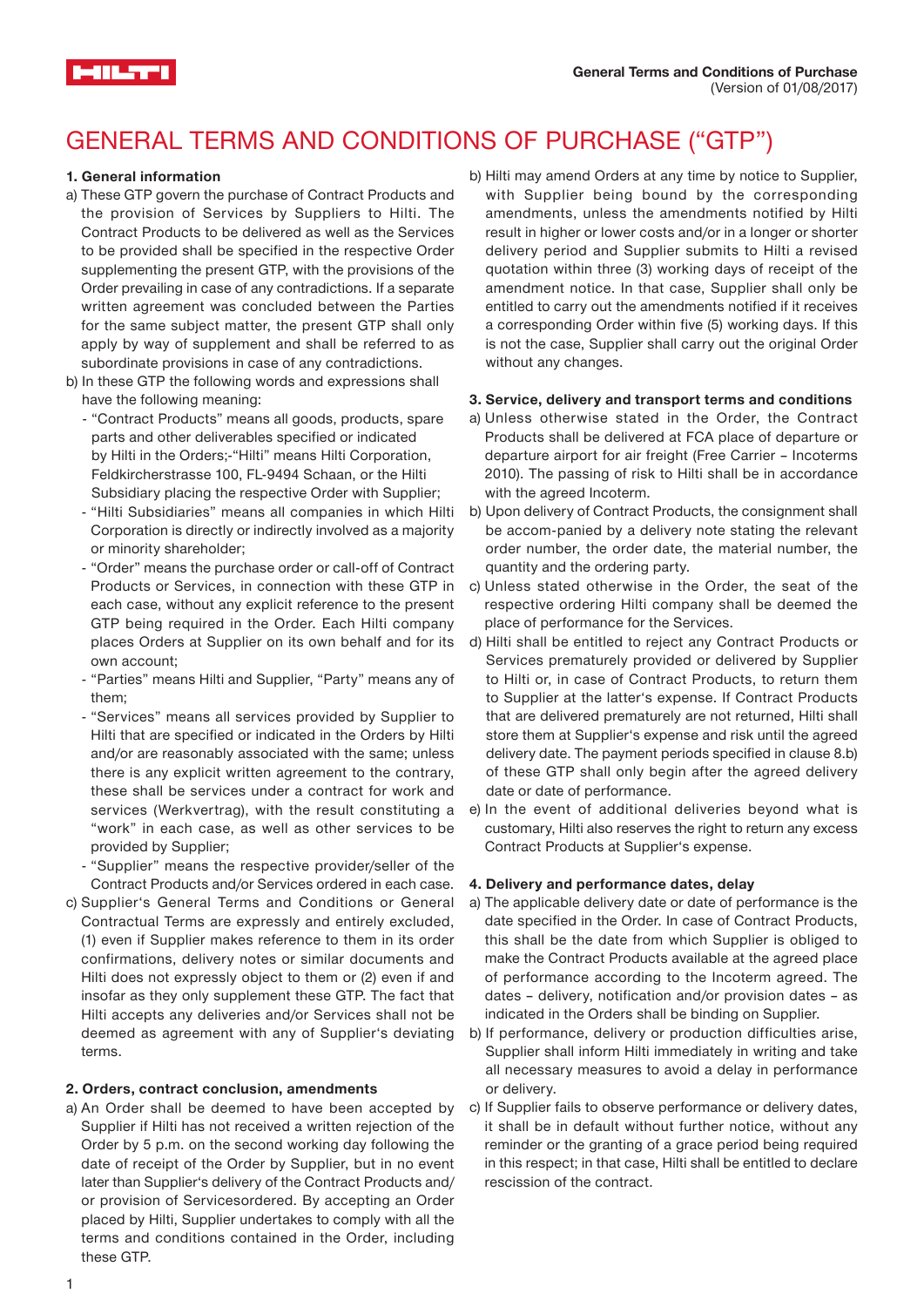

- d) If Supplier is in default of performance or delivery, Hilti shall be entitled to claim a contractual penalty in the amount of 0.2 % (zero point two percent) for every commenced calendar day of the delay, up to a maximum of 5 % (five percent) of the gross invoice amount or the gross order total for the outstanding delivery or Service not yet rendered in each case.
- e) Assertion and/or payment of a contractual penalty shall not preclude the assertion of further claims. The contractual penalty shall be offset against any claim for damages on the part of Hilti.
- f) The unconditional acceptance of a delayed performance or delivery by Hilti shall not be construed as a waiver of any claims under any title whatsoever.
- **5. Other performance obligations for Supplier, quality of the Contract Products and Services**
- a) Supplier undertakes to manufacture, deliver and provide the Contract Products and Services referred to in the Orders on time, in the correct quantity and with the appropriate quality.
- b) Supplier guarantees that (1) the Contract Products and Services have the characteristics and features defined in the Order, in the Hilti specifi-cations or in other documents produced by Hilti, (2) it complies with the (manufacturing) process defined in the Hilti specifications or in other documents produced by Hilti, (3) the Contract Products and the Services to be provided satisfy legal requirements and generally accepted rules in terms of their manufacture, provision, quality, condition and usability, (4) Supplier observes all statutory safety regulations in full, (5) the Contract Products and Services are suitable for all types of use that can be reasonably expected, and (6) all written and verbal statements made and information provided by Supplier to Hilti during the initiation of the business relationship, in relation to its company, the Contract Products and the manufacturing process, as well as to the Services to be provided, are accurate.
- c) Supplier shall be under an obligation to Hilti to implement and maintain quality assurance and environmental management measures and checks that are appropriate and sufficient for compliance with the quality and environmental standards agreed between Hilti and Supplier for the Contract Products and Services. Supplier shall also comply with separate stipulations applicable at the respective Hilti site, in particular in view of health, safety and environment. Contract Products and Servicessuffering from a material or manufacturing defect or some other quality defect must not be dispatched without Hilti's prior written consent and shall be segregated by Supplier.
- d) The assignment of any Order or of the manufacture of Contract Products or of the provision of Services – in full or in part – to a third party (subcontractor) may only take place (1) with the prior written consent of Hilti and (2) under the provision that Supplier concludes a contractual agreement with such third party that does not fall short of the obligations assumed by Supplier towards Hilti under the Order and the present GTP. Even in case of the authorised assignment of third parties, Supplier alone shall remain fully accountable to Hilti for proper fulfilment of the Orders

and Supplier shall be liable for acts and omissions by third parties, subcontractors and auxiliaries.

e) Supplier shall grant Hilti or third parties designated by Hilti (such as regulatory authorities) free access to all ecessary departments, premises and facilities (especially for production, provision, storage and testing of the Contract Products and Services) and inspection of all relevant documents during normal business hours.

# **6. Procurement and provision of materials**

- a) Supplier itself is responsible for the procurement of raw materials or other materials that are needed for proper execution of Hilti's Orders.
- b) No material (substances, parts, tools, machinery, etc.) shall be provided by Hilti; any deviating provisions may be agreed by the Parties by way of separate written agreements exclusively, after taking account of the legal and fiscal situation in individual instances.

# **7. Demand forecast, performance and delivery capacity**

- a) For production planning purposes and to ensure performance and delivery reliability, Hilti reserves the right to provide Supplier with a demand forecast. Demand forecasts from Hilti shall not be binding on Hilti. They are subject to ongoing changes by Hilti and are merely intended to enable Supplier to be predictive in procuring materials and planning performance and delivery capacity.
- b) The non-binding demand forecast may be made on a rolling basis, usually for the next 12 to 18 months, and may be updated monthly. It may be sent to Supplier electronically. Supplier is obliged to check the demand forecast. Supplier shall be deemed to have accepted the non-binding demand forecast upon Supplier's receipt thereof unless Supplier contradicts this without delay for a good reason for which it is not responsible.
- c) If a demand forecast from Hilti exceeds Supplier's performance or delivery capacity, Supplier shall notify Hilti accordingly without delay. In that case, Supplier shall immediately provide Hilti with a binding written statement concerning its further performance or delivery capability.

# **8. Prices, payment terms, invoicing**

- a) Unless explicitly indicated otherwise in any Order, the prices agreed for Contract Products and Services shall be deemed flat-rate fixed prices. In the case of Contract Products, the agreed prices shall comprise in particular also the cost of product packaging and any transport packaging additionally required, but no applicable valueadded taxes. Supplier shall indicate any VAT separately on the invoice.
- b) Unless otherwise agreed, payment shall be made by Hilti either within 15 (fifteen) days with a 2 % (two percent) discount or within 60 (sixty) days without a discount. This period shall run from the date on which the invoice is received, though not prior to receipt of the complete delivery or Service provision and, if the scope of performance includes docu-mentation and test certificates, not before these are handed over to Hilti in accordance with the contract.
- c) Hilti shall not be in default of payment until it has received a written reminder from Supplier.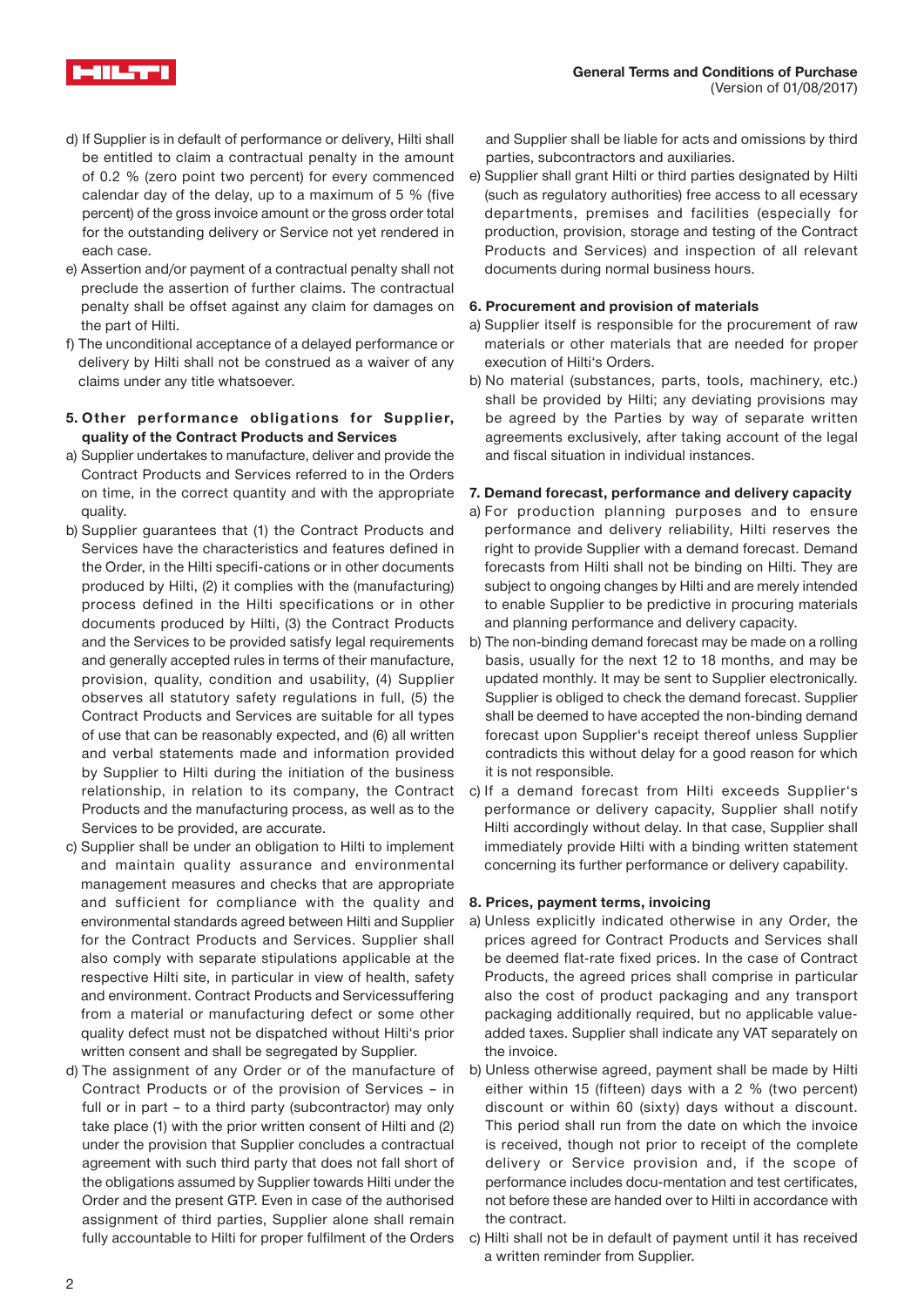

d) Invoices from Supplier shall be sent to the invoice address e) If the Contract Products or Services fail to meet the indicated in the respective Order.

# **9. Liability, product liability**

- a) Unless otherwise stipulated in these GTP, Supplier's liability shall be governed by statutory law.
- b) In the event that claims are brought against Hilti for (1) strict liability under mandatory law, for instance absolute liability, or (2) infringement of official safety requirements as well as national or international product safety or product liability laws and regulations due to such defects in Hilti's products that can be attributed to the delivery of defective Contract Products or the defective provision of Services, Supplier shall be obliged to indemnify Hilti against such claims if and insofar as the damage or loss caused has its origin in Supplier's sphere of responsibility or organisation; this indemnification obligation shall be met at first request, but not before Hilti has given Supplier the opportunity to comment within two weeks of receiving notice from Hilti. In addition, Supplier is obliged to reimburse Hilti for all costs that arise in connection with corresponding recalls and/or other measures that are either necessary or appropriate to prevent personal injury and/or property damage; Hilti shall inform Supplier of the nature and scope of the recalls and other measures and shall give the opportunity to comment.

### **10. Warranty**

- a) Unless otherwise stipulated in these GTP, the rights and obligations of the Parties in respect of defects of quality or title inherent in the Contract Products or Services shall be governed by statutory law.
- b) Within the scope of its incoming inspection and/or in the course of acceptance of performance, Hilti performs random checks of the Contract Products and/or the Services provided only for identity, delivery quantity and obvious transport damage. Hilti is not under any obligation to Supplier to conduct any further incoming, quality or other inspections. In this respect, Hilti is exempt from any existing statutory obligation to Supplier in relation to examination and notification. In addition, the incoming inspection and/ or performance acceptance conducted by Hilti shall not release Supplier from its obligation and sole responsibility for safeguarding the quality of the Contract Products and Services according to clause 5.c) of these GTP.
- c) Hilti shall report any identity defects, deviating quantities or manifest transport damage found during the incoming inspection or performance acceptance within a reasonable period. Hilti is entitled to report all other defects to Supplier within the warranty period. In this respect, Supplier waives the right to raise objection of delayed notice of defects.
- d) Hilti shall report any defects found within the framework of test reports, which shall be made available to Supplier, in the form of complaints or in any other suitable form. Supplier shall immediately check and respond to any notices of defects that it receives. If, within 5 (five) working days of receiving a notice of defects, Supplier does not object to its content in writing, the content of the notice of defects shall be deemed to have been accepted by Supplier.
- requirements of the Order, in particular by showing any material or manufacturing defects, Hilti may, at its discretion, proceed as follows and Supplier shall be obliged as follows, at Hilti's discretion: (1) Hilti may (1a) reject any defective Contract Products and/or Services, return them to Supplier at the latter's expense and demand a replacement delivery and/or renewed provision of the Services or (1b) rescind the Order; or (2) Hilti may call on Supplier to inspect the defective Contract Products and/ or Services and (2a) to repair and/or mend them, or (2b) to remove them and replace them with defect-free new or repaired Contract Products and/or Services. If Hilti opts for (1a), (2a) or (2b) and Supplier fails to inspect, repair and/or mend or remove and replace the Contract Products and/or Services immediately upon request, or if such mendingby Supplier is impossible or economically unreasonable, Hiltimay scrap such defective Contract Products itself or havethem scrapped, repair or replace them and have them repaired or replaced. In any case, Hilti may claim damages from Supplier. Other remedies remain reserved.
- f) The costs and losses to be reimbursed by Supplier in the event of defects of quality or title shall particularly, but not exclusively, include costs in connection with personal injury, remedial costs and any internal expenses incurred by Hilti that are necessary in this respect, most notably replacement, removal and installation costs, transportation costs, as well as any attorney's fees and legal costs.
- g) Unless otherwise stipulated below, Supplier's liability for defects of quality shall expire at the end of 36 (thirty-six) months after delivery to Hilti and/or after acceptance of the Services provided. If the Contract Products are firmly attached to a building structure or relate to an item that is used, in accordance with its common use, for a building structure and causes this to be defective, the warranty period shall be 5 (five) years from acceptance by the end customer. What is decisive about this 5(five)-year period, accordingly, is the purpose and not whether the Contract Products and/or Services used for the building structure become essential parts of the property or building structure.

#### **11. Hilti Code of Conduct for Suppliers**

- a) Supplier undertakes to comply with the Hilti Code of Conduct for Suppliers. The Hilti Code of Conduct for Suppliers is published at www.hilti.group. Supplier may request a written copy from Hilti at any time.
- b) Supplier undertakes to ensure, through suitable measures, that Supplier's employees are familiar with and observe the minimum requirements of the Hilti Code of Conduct for Suppliers (e.g. through internal compliance programmes at Supplier).
- c) Supplier undertakes to communicate the Hilti Code of Conduct for Suppliers to its own suppliers, subcontractors and service providers in an effective manner when placing orders that are relevant to Hilti and to demand that these third parties comply with it accordingly. In the event of a rejection or noncompliance by these third parties, Supplier shall inform Hilti in writing without delay.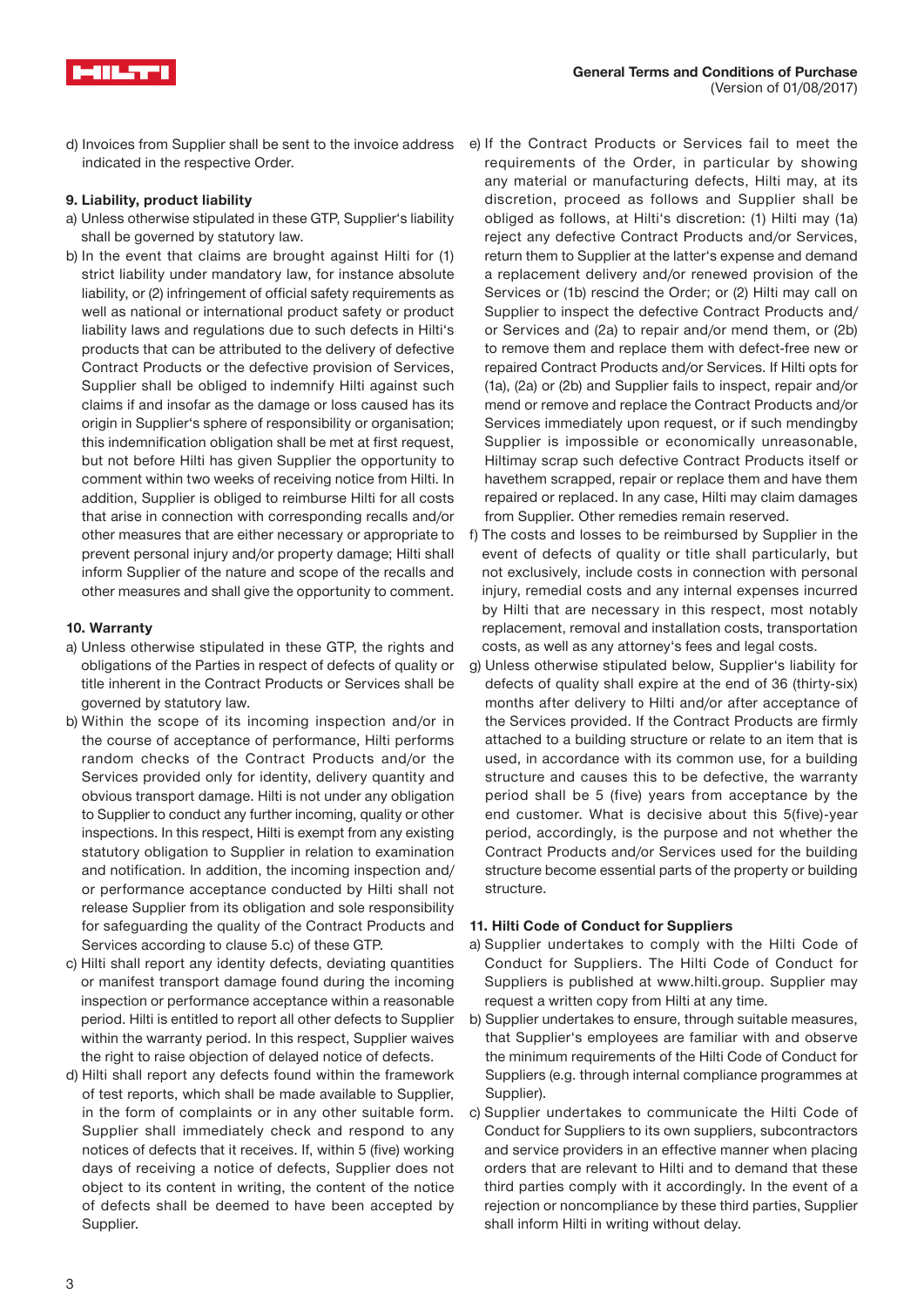

d) In the case of gross violations of the Hilti Code of Conduct for Suppliers, Hilti shall be entitled to cancel the respective Order, with immediate effect and without notice.

# **12. Termination of the contract**

- a) Until delivery of the Contract Products and/or provision of the Services is fully completed, Hilti may cancel the respective Order at any time. If Hilti terminates the contract, Supplier shall be entitled to claim the agreed purchase price in case of Contract Products or the corresponding compensation (pro rata temporis) in case of Services; in any case, Supplier shall permit that amount of money to be offset against its claims that it saves on account of termination of the Order. It is presumed that Supplier is entitled to 5 % (five percent) of the portion of the purchase price or fee attributable to those Contract Products that have not been delivered yet or to those Services that have not been provided yet. Moreover, any claims by Supplier in connection with any early termi-nation, in particular claims for performance, lost profit or damages, are excluded unless explicitly stated otherwise in these GTP.
- b) Hilti may cancel an Order not fully completed yet with immediate effect and without notice, without Supplier being entitled to a corresponding payment of the purchase price or service fee under clause 12.a) of these GTP, in particular if (1) Supplier is late with a delivery or Service performance, (2) Supplier goes bankrupt or into liquidation or initiates corresponding judicial or extrajudicial settlement negotiations with its creditors, or (3) in case of clause 11.d) of these GTP.

#### **13. Assignment**

No Party shall transfer or assign its rights and obligations under the Orders to third parties without the prior written consent of the other Party. Hilti is entitled to transfer or assign its rights and obligations under the Orders, or parts thereof, to a Hilti Subsidiary, and vice versa.

#### **14. Exclusivity**

Unless explicitly stated otherwise in the Order, Supplier undertakes to manufacture and/or provide Contract Products and/or Services manufactured or provided according to Hilti specifications for Hilti exclusively and to only deliver them to Hilti.

# **15. Industrial property rights and copyrights**

- a) Unless absolutely necessary for the manufacture of the Contract Products or the provision of the Services, Supplier is not entitled, without Hilti's prior written consent, to use Hilti's trademarks, designs, product designations, registered designs and utility models. Any reference to Supplier's collaboration with Hilti shall require Hilti's prior written consent.
- b) Unless explicitly stated otherwise in the Order, Supplier hereby assigns, exclusively and without restrictions (as to time, place, content), to Hilti Corporation all intellectual property rights (trademark, design, design patent, patent rights, etc.) pertaining to the "results" of any Service (e.g. knowledge, designs, know-how, programs, techniques etc.) to the extent these are created in the course of providing

any Services and regardless of whether they are eligible for protection or not. Hilti Corporation hereby accepts said assignment. The assignment of the results shall be com-pensated by the firsttime order of any Service and the corresponding payment. Based on the results, Hilti Corporation is entitled, in particular, to register, pursue and also abandon industrial property rights each on a national and/or international level at any time. Upon Hilti's request, Supplier shall immediately assign to Hilti free of charge any inventions eligible for protection that are made by its employees during execution of an Order, with Supplier being obliged to ensure the respective power of disposition at its own expense. If copyrights are created for the results, Supplier hereby grants Hilti the sole copyright exploitation rights for the results free of charge and unrestricted in terms of time, place and content for all types of use with or without reference to the author. This shall also apply, in particular, to proprietary computer programs (in object and source code). Hilti shall be entitled, in particular, to reproduce all results, save them on image, audio and data media, process them, edit them, alter them or translate them and to use and distribute them in a different or in the original form without Supplier's consent.

- c) To the extent any results have emerged before commencement of an Order or during execution of the Services under an Order, but separate therefrom, said results shall be designated as "Non-contractual Results". Any Party's title to its Noncontractual Results shall not be affected either by these GTP or by any Order. However, Supplier hereby grants to Hilti an irrevocable, simple, personal right of use unrestricted in terms of time, place and content with respect to Non-contractual Results as well as any patents and rights of use to be registered, to the extent that the use thereof is appropriate and required for the contractual use of the Contract Products and/or Services.
- d) Supplier shall be liable for the freedom of the results from third-party proprietary rights and rights of use, and undertakes to indemnify Hilti against third-party claims due to a breach of proprietary rights and rights of use occurring in the course of their contractual use. Furthermore, in such instances, Supplier shall acquire the right for Hilti to continue using the results at the former's expense or to modify the results in such a way that the breach of proprietary rights or rights of use no longer exists. The previous provision also applies to Non-contractual Results provided they are used by Hilti in accordance with clause 15.c) of these GTP.

#### **16. Confidentiality**

a) Any business and trade secrets that either Party acquires about the other Party as a result of the collaboration, particularly including the specifications and technical documents that Hilti makes available to Supplier, must be kept confidential and not passed on to third parties without permission in writing. The Parties undertake to maintain the confidentiality of all commercial or technical information that is not in the public domain and which is known to them as a consequence of the business relationship, not to make